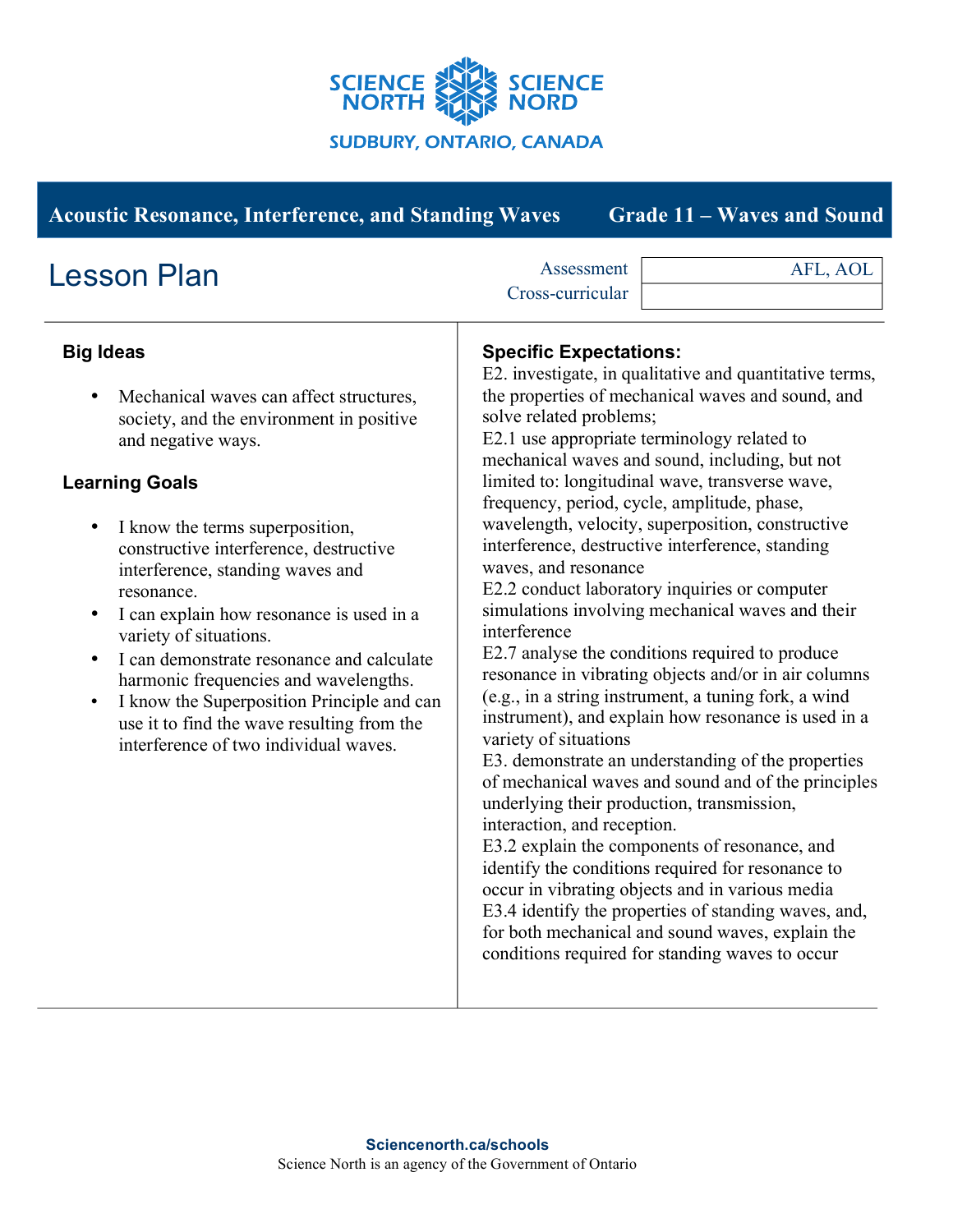### **Description:**

In this lesson students will do a resonance experiment using a wine glass and an oscilloscope. Students will calculate harmonic frequencies and wavelengths. This lesson should occur after students have learned about sound as a mechanical wave. **This lesson is intended for the university level.**

#### **Materials**

Acoustic Resonance and Interference visuals Watching Tibetan Bowls Sing video Sand Vibrations Pattern–Chladni Plate video Julie Andrews breaking glass with high note (Victor Victoria) video Breaking Glass with Sound video Tacoma Narrows Bridge Collapse video Tuning Forks video Scientists Create Working Tractor Beam video Resonance of a Wine glass Group Materials

- Wine glass
- Water
- Oscilloscope app on a tablet or computer

Resonance Superposition and Standing Waves (Student and Teacher)

## **Safety Notes**

Students should dispose of broken glass in the appropriate glass disposal box/container.

## **Introduction**

Students have learned that sound is a *mechanical wave*, a disturbance in a medium which propagates and transfers energy through the medium. A wave has a characteristic *frequency* -- this is the number of cycles or oscillations per second. The frequency at which any object vibrates when not driven or damped is called its *natural frequency*. *Resonance* is when one object causes another to vibrate at its natural frequency and results in a dramatic increase in the amplitude of the resultant vibrations.

Use the *Acoustic Resonance and Interference visuals* to learn more about resonance, interference, and standing waves (See Link).

The teacher should bring in singing bowls if he/she has access to them. A flute, trumpet, trombone, guitar, could also be a useful demonstration tool as the fundamental frequency plus multiple harmonics can be played.

Start out by having students watch the videos showing examples of resonance, the setting up of standing waves and the effects of these phenomena. Ask students if these videos have anything in common or how they are different and how they think these effects are occurring.

> Watching Tibetan Bowls Sing https://www.youtube.com/watch?v=oob8zENYt0g Institute of Physics Creative Commons Attribution License Uploaded June 5, 2011 Retrieved February 6, 2016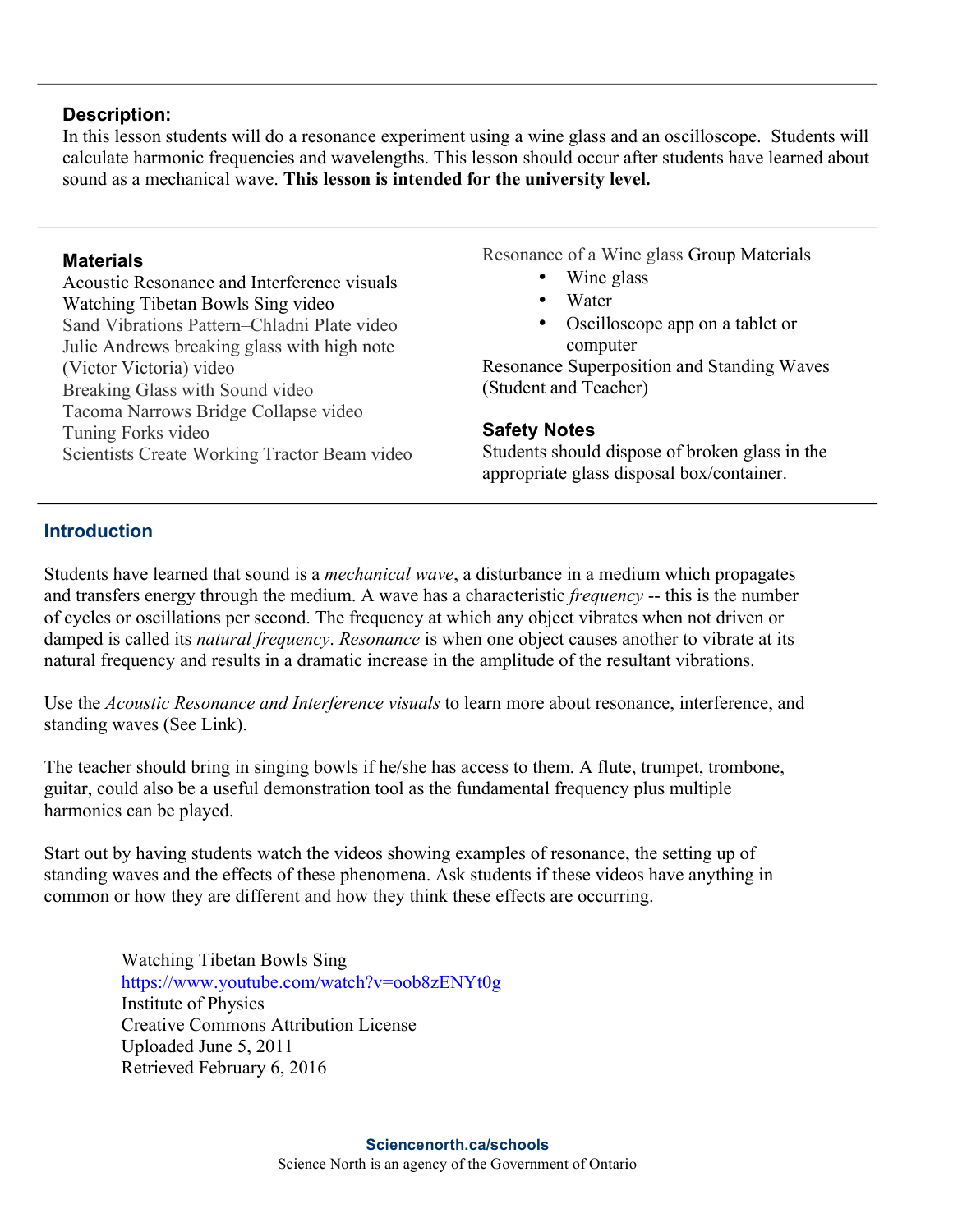Sand Vibrations Pattern – Chladni Plate https://www.youtube.com/watch?v=YedgubRZva8 Saint Mary's University Physics June 23, 2009 Retrieved February 6, 2016

Julie Andrews breaking glass with high note (Victor Victoria) https://www.youtube.com/watch?v=f\_P6co4aTik Retrieved February 6, 2016

Breaking Glass with Sound http://video.mit.edu/watch/breaking-glass-with-sound-3947/ MIT Department Of Physics Technical Services Group Creative Commons Attribution License Uploaded May 27, 2009 Retrieved February 6, 2016

Tacoma Narrows Bridge Collapse https://archive.org/details/SF121 Stillman Fires Collection; Tacoma Fire Department (Video) - Castle Films (Sound) Public Domain Published 1940 Retrieved February 6, 2016

After giving these examples of resonance, the teacher should introduce the concept of natural frequency by tapping a wine glass, hitting a tuning fork, and/or blowing across the top of a bottle. These items resonate at their own natural frequency. If the teacher has access to two tuning forks of identical frequency, he/she can do the demonstration shown in the Tuning Forks video.

> Tuning Forks https://www.youtube.com/watch?v=aCocQa2Bcuc MIT Department of Physics Technical Services Group June 25, 2012 Retrieved February 6, 2016

The teacher can also have two students holding a long slinky or rope, set up a standing wave by having one of the students begin pulsing the rope at a regular frequency until they produce a standing wave. They should be able to produce the fundamental frequency (one antinode) and then at least the first harmonic (showing one node). Finally, the teacher can introduce an unbelievable new technology whereby scientists have developed a process to levitate objects using the interference of high frequency audio waves: *Scientists Create Working Tractor Beam* video**.** 

http://www.cnn.com/videos/tech/2015/10/28/tractor-beam-created-star-trek-orig-vstan.cnn CNN: The World of Technology © Cable News Network. Turner Broadcasting System, Inc. All Rights Reserved. October 28, 2015 Retrieved February 6, 2016